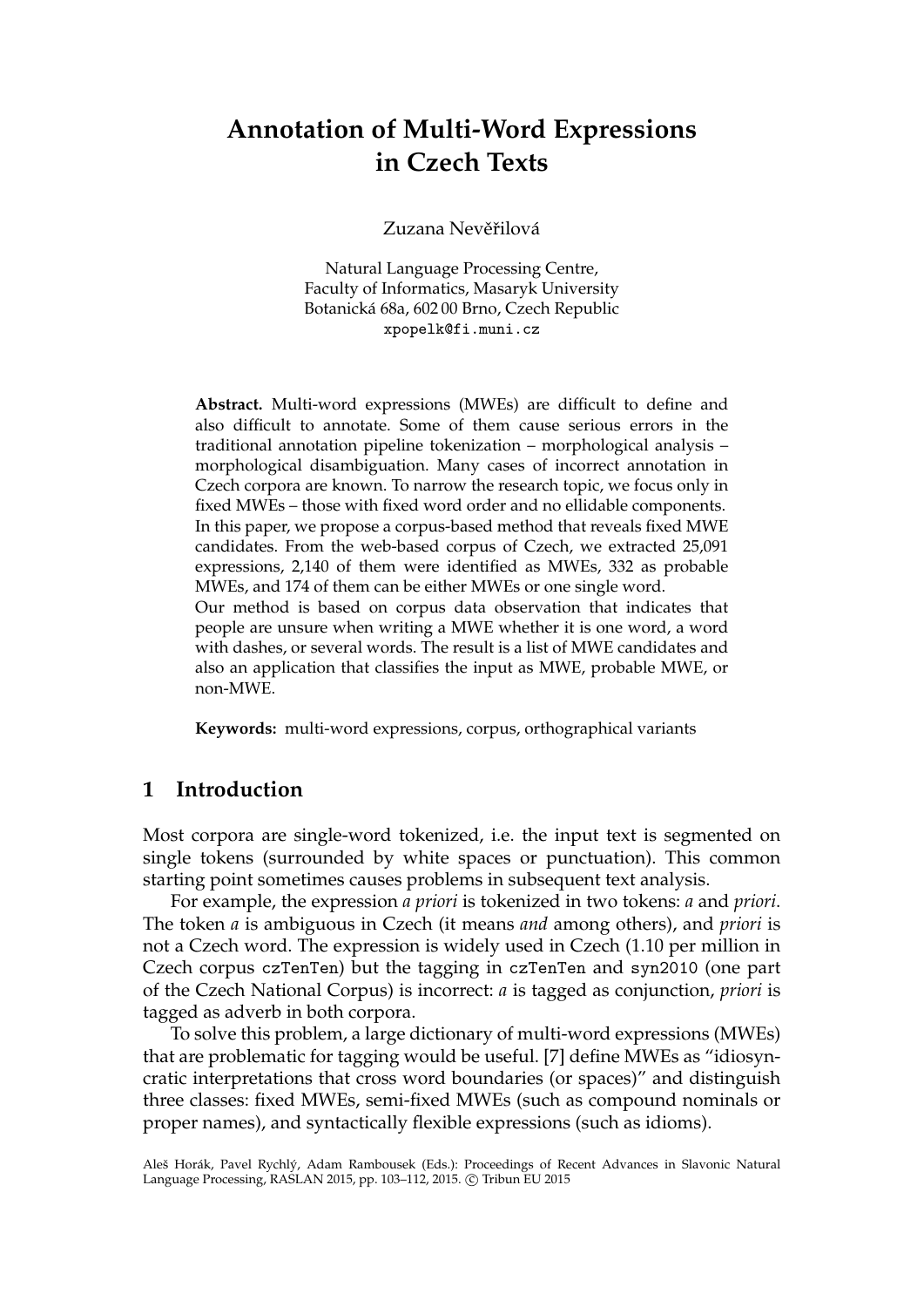Although many types of MWEs exist, in this work, we focus on two types of fixed MWEs:

- **–** fixed MWEs (also called frozen MWEs or words with spaces): e.g. *a priori*, *kˇrížem krážem* (meaning *(travel) the length and breadth*)
- **–** *almost* fixed MWEs (e.g. those with inflectional component and no ellidable component): e.g. *hot dog* which has inflected forms such as *hot dogy*, *hot dogu* etc., *Karel IV.* (meaning the king Charles IV) with inflected forms such as *Karla IV.*, *Karlu IV.* etc.

Both types have fixed word order and no ellidable component. These criteria differ the studied MWEs from other types. For example, *New York Rangers* is a MWE but it has ellidable component since we can find *Rangers* in texts in the meaning of *New York Rangers*.

In order to reduce tagging errors, we need to distinguish problematic MWEs from all other n-grams. We did several measurements on MWEs found in Czech Wiktionary, n-grams with high associative measures, and a set of random n-grams. We propose a method to distinguish fixed MWEs from all other collocations. Such MWEs can be stored in a dictionary with the appropriate grammatical information (part-of-speech and grammatical categories).

We plan to use our method to re-annotate Czech corpus *cztenten* [8].

#### **1.1 Current Tokenization and Tagging of Czech Corpora**

Currently, Czech corpora developed at NLPC are annotated automatically using the unitok tokenizer and the morphological analyzer majka [10]. In case of words unknown to majka, the word tag guesser is used. Afterwards, all possible lemmata and morphological tags are disambiguated using the tagger desamb [9] based on inductive logical programming.

The most problematic part of this process is the tagging of unknown words and cross-lingual homonyms. In the former case, the guesser proposes possible lemmata and tags regardless of the context (the context is used only in the disambiguation part). In the latter case, Czech homonyms are used even when their frequency is very low. For this reason, the corpus czTenTen contains 17,261,404 imperatives (3,405.00 per million) which is in reality very unlikely. Rather than imperatives, a significant part of these tokens are foreign words. For example, the English word *top* is homonymous to the Czech imperative from *to drown*. Most expressions such as *Top 10* are therefore annotated as imperative followed by a number.

#### **1.2 Paper Outline**

In the Section 2, we describe the MWE fixedness issue in order to define MWE as most precisely as possible, Section 3 shows our preliminary research. In Section 4, we present the new MWE discovery method, Section 5 shows the results, and Section 6 discusses them. Section 7 proposes future work.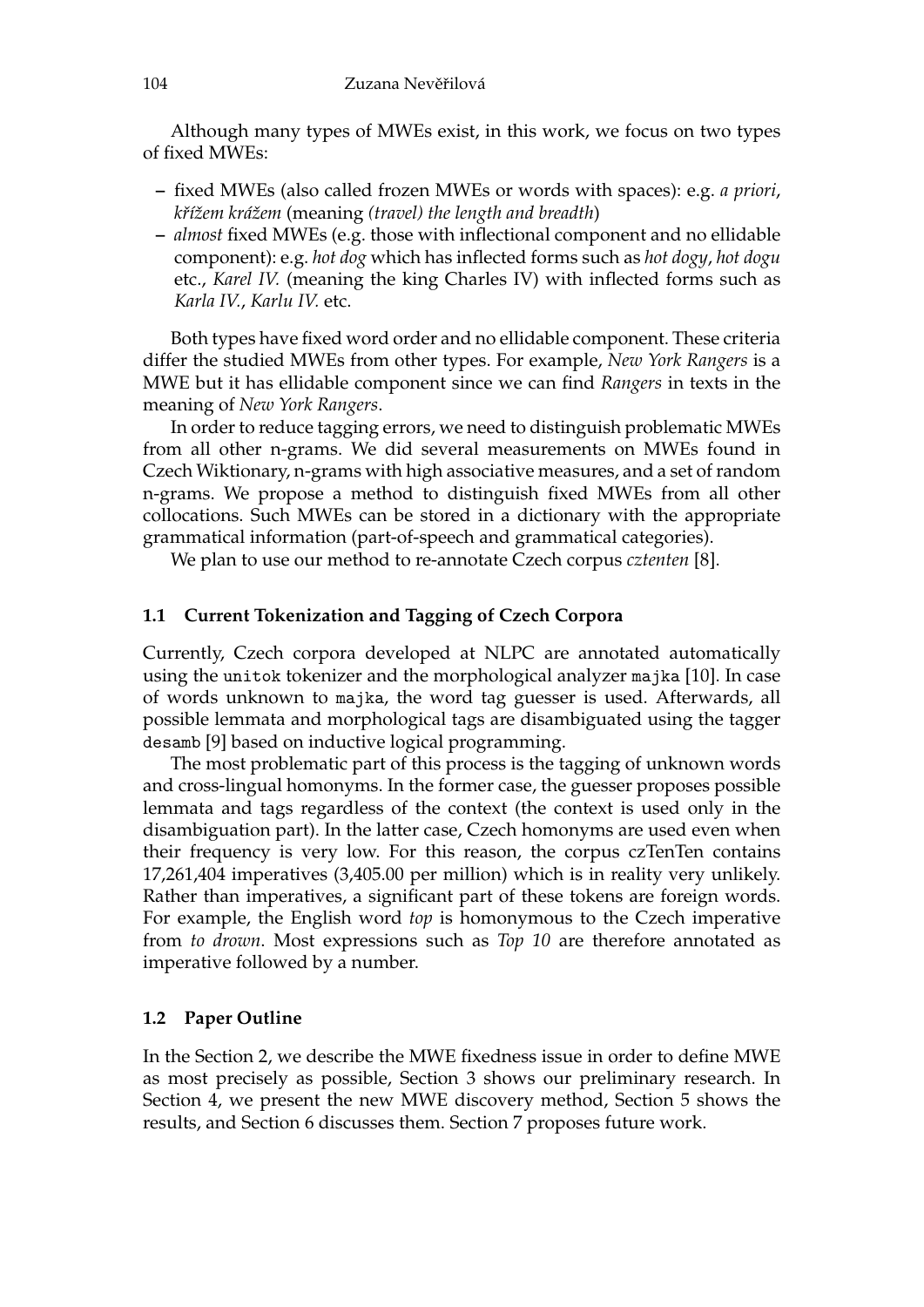# **2 Related Work**

Extraction of MWEs has been widely studied in many languages and several techniques exist. Statistical techniques are based on measuring co-occurence of tokens by various measures, e.g. t-score or pointwise mutual information [2], logDice [6] or mean and variance [3]. All techniques generally lead to a list of MWE candidates. However, finding fixed or semi-fixed candidates requires testing of basic properties of MWEs.

Usually, MWEs are identified by three criteria:

- **–** non-compositionality: the meaning of the MWE is not perceivable by meanings of its components
- **–** non-modifiability: the MWE can be used e.g. only in singular, inflectional languages distinguish between absolute non-modifiability and limited modifiability
- **–** non-substitutability: the components of the MWE cannot be substituted by their synonyms

[4, p. 24] adds another criterion – the asymmetric association: "lexical association between components is much stronger from one component to another than vice versa". [4] shows that asymmetry is very important in case of noun phrases.

Testing the appropriateness of a MWE candidate includes testing the criteria, e.g. [1] tested non-compositionality, [5] tested non-substitutability of MWE candidates.

Multi-word tokenization has been deeply studied by [4].

# **3 A Preliminary Study**

In our approach, we narrow the wide set of MWEs only to those that have problematic tagging, i.e. contain a non-Czech word or are a fixed sentence (a routine formula or a named entity). The hypothesis is that such MWEs are strongly fixed: either they are frozen (such as *kˇrížem krážem* meaning *criss-cross*), or almost-frozen: they have fixed word order and only some components are subject of inflection (such as *hot dog*).

In the preliminary study, we did not focus much on MWE extraction. First, we only examined collocations from Wiktionary page concerning word expressions<sup>1</sup>. We observed the modifiability and asymmetry of the MWEs extracted from Czech Wiktionary. We also noticed that the orthography of MWE is sometimes difficult. Language users are probably unsure whether a frozen MWE is one word or several words. Therefore, many frozen MWEs occur in corpora as one word or as one word with dashes. Our observations have shown that this feature discriminates frozen MWE that are often subject of incorrect annotation.

 $^1$  http://cs.wiktionary.org/wiki/Kategorie:Česká\_slovní\_spojení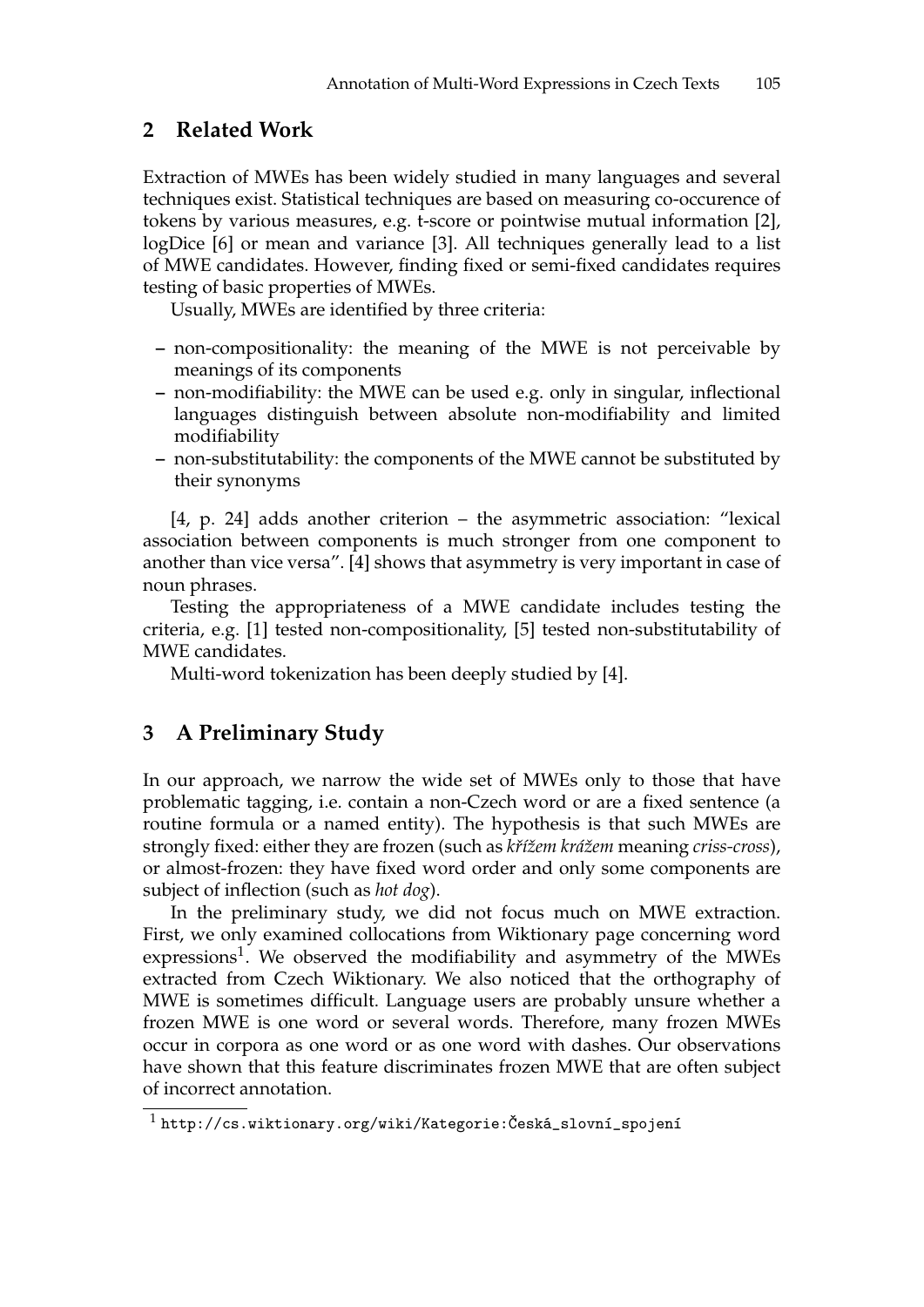| expression       |         | freq asymmetry one word dash |                |          |
|------------------|---------|------------------------------|----------------|----------|
| a to             | 1000000 | 1.0000                       | 3669           | 23       |
| Abú Dhabí        | 625     | 0.1025                       | 1              | 9        |
| Abú Zabí         | 1869    | 0.2335                       | 3              | 4        |
| ad acta          | 454     | 0.0075                       | 22             | 3        |
| ad hoc           | 5593    | 0.0773                       |                | 251 1266 |
| ano i            | 3731    | 1.8137                       | 54             | 12       |
| čáry máry        | 539     | 0.0328                       | 80             | 51       |
| český jazyk      | 8096    | 0.5621                       | 3              | 49       |
| chtě nechtě      | 10846   | 1.1990                       | 76             | 799      |
| dejme tomu       | 28626   | 30.2847                      | 370            | 13       |
| domino efekt     | 171     | 67.3155                      | 12             | 21       |
| ex officio       | 202     | 0.0080                       | 2              | 9        |
| ex offo          | 848     | 0.0317                       | 6              | 136      |
| fata morgána     | 387     | 0.3592                       | 123            | 9        |
| faux pas         | 3091    | 13.1264                      | 30             | 624      |
| hned tak         | 19743   | 1.0000                       | 223            | 7        |
| Hradec Králové   | 58366   | 1.8396                       | 18             | 3        |
| i když           | 1000000 | 1.0000                       | 74121          | 82       |
| IP adresa        | 6205    | 0.5918                       | 26             | 103      |
| IQ tykve         | 849     | 0.0647                       | 13             | 20       |
| Kanárské ostrovy | 3945    | 11.8394                      | $\overline{2}$ | 4        |
| Karlovy Vary     | 43242   | 0.6917                       | 37             | 18       |
| křížem krážem    | 4633    | 0.2343                       | 44             | 55       |
| lážo plážo       | 735     | 1.0676                       | 69             | 138      |
| mírnix týrnix    | 36      | 1.1222                       | 12             | 10       |
| mírnyx týrnyx    | 41      | 1.5405                       | 11             | 5        |
| na shledanou     | 5379    | 0.0086                       | 12784          | 3        |
| New York         | 61917   | 0.2749                       | 175            | 43       |
| nomen omen       | 479     | 1.1692                       | 8              | 41       |
| obchodní dům     | 5819    | 1.2479                       | 8              | 169      |
| Pán Bůh          | 14501   | 3.4631                       | 11539          | 4        |
| po o             | 1166    | 1.0000                       | 908            | 49       |
| po spa           | 14      | 0.0037                       | 777            | 4        |
| s to             | 18286   | 1.0000                       | 223647         | 4        |
| San Francisco    | 5889    | 0.0989                       | 12             | 5        |
| San Marino       | 2305    | 0.0379                       | 7              | 3        |
| Srí Lanka        | 2782    | 0.3019                       | 20             | 23       |
| techtle mechtle  | 263     | 0.9644                       | 28             | 52       |
| to do            | 96790   | 1.0000                       | 1278           | 347      |
| volky nevolky    | 378     | 0.9077                       | 2              | 16       |
| zatím co         | 13675   | 1.0000                       | 667751         | 52       |
| zuby nehty       | 7283    | 0.3530                       | 76             | 217      |

**Table 1.** MWEs that were found in the corpus as one word or one word with dashes. Significant asymmetry or significant number of occurrences as one word or one word with dashes are marked with bold.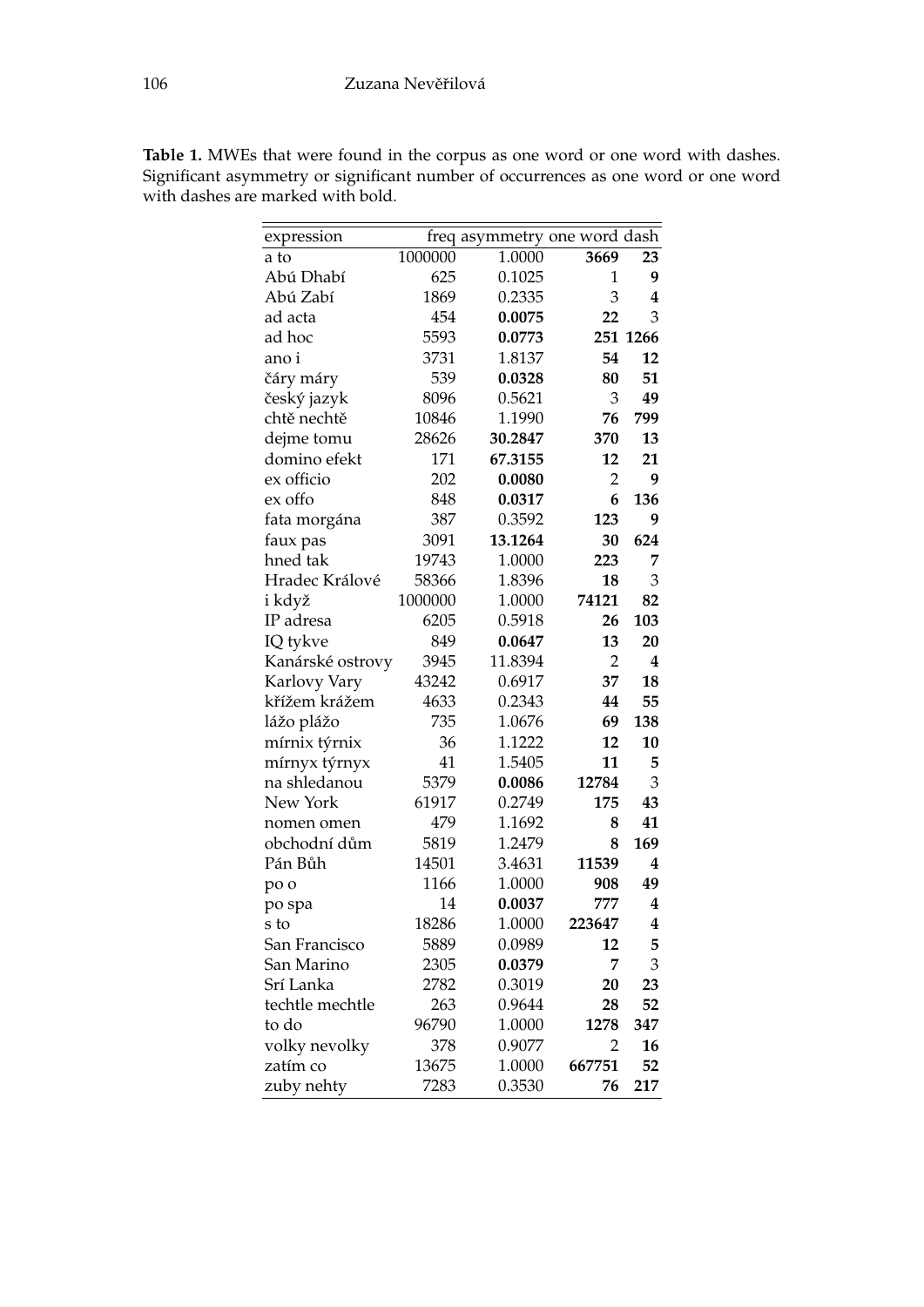The observations can be seen in Table 3. It shows bigrams from Czech Wiktionary that were also found as one word in the corpus czTenTen (with frequency min. 3) and as one word with a dash. It can be seen that asymmetry is not a determining feature in this case and in further research, we did not take it into account.

It can also be seen that some of the bigrams (český jazyk, Karlovy Vary, Kanárské ostrovy, obchodní dům) are noun phrases formed by an adjective and a noun in grammatical agreement. Such cases are not problematic to annotate. Thus, for further research, we probably have to add this syntactic criterion as well.

# **4 Methods**

From the preliminary observations, we concluded that fixed MWEs are characterized by orthographic variability. They can be written as two words, one word, or one word with dashes.

The second step was to find such occurrences in Czech corpora and to examine whether or not they are fixed MWEs. We tried to find more MWEs again in the corpus czTenTen. We started with words with dashes. We found 6,296,839 occurrences of words with dashes, 2,029,715 unique occurrences, and 388,364 appearing more than once, and 205,708 occurrences appearing more than twice.

We categorized the occurrences of words with dashes in several categories:

- 1. compound adjectives (such as česko-německý, meaning Czech-German). These words are recognized correctly by the morphological analyser majka
- 2. abbreviations (such as *KDU-CSL ˇ* , *DVB-T*, *CD-ROM*)
- 3. proper names (such as *Aix-en-Provence*, *Mercedes-Benz*, *Saint-Exupéry*, *Müller-Thurgau*)
- 4. chemical nomenclature (such as *beta-karoten*, *L-karnitin*, *B-komplex*)
- 5. originally English words occurring ordinarily in Czech, sometimes even with inflection (*e-mail*, *play-off*, *sci-fi*, *know-how*, *pop-music*, *set-top-box*, *lineup*). Some of them are recognized by the morphological analyser majka, some of them are not in its database.
- 6. other words of foreign origin (*kung-fu*, *au-pair*, *tee-pee*, *laissez-faire*)
- 7. nicknames (such as *Margaret-ka*, *babˇca-helˇca*, *mam-ˇca*)
- 8. frozen expressions formed by Czech words (such as *více-méně*, *sem-tam*, *jakžtakž*, *vepˇro-knedlo-zelo*)
- 9. URLs
- 10. tokenization error where more words should be output instead of one (such as *Brno-Praha*, *po-pá* meaning *Monday-Friday*, *voda-vzduch* meaning *water-air*)
- 11. gender neutral variants<sup>2</sup>, such as *chtěl-a bys potkat někoho zajímavého?* (do you *want to meet someone interesting?*), *obrábˇeˇc-ka kov˚u* (*machinist*)

 $2$  see see https://en.wikipedia.org/wiki/Gender\_neutrality\_in\_languages\_with\_ grammatical\_gender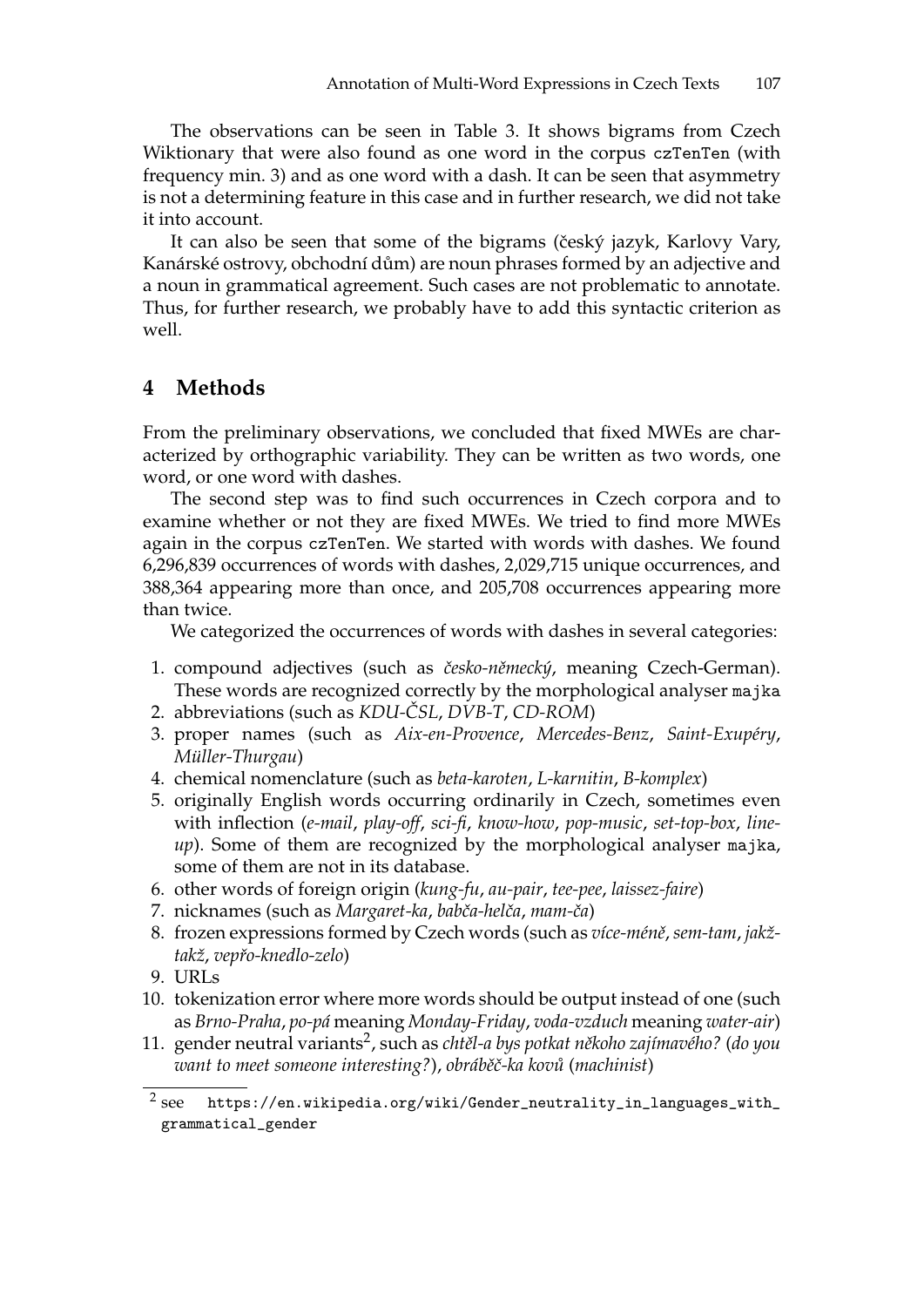The category 1 should be easily detected by the morphological analyser, categories 2, 3, and 4 could be detected by a proper gazetteer (list of abbreviations, list of proper names, list of chemical names).

Categories 5 and 6 can be recognized by searching corpora for other languages (and we can expect a high number of occurrences of non-English words in English corpora too).

Category 7 is difficult to recognize and it deserves a deep linguistic research.

Category 8 is somewhat similar to categories 5 and 6 but the difference is that occurrences in English corpora will be rare. Similarly to categories 5 and 6, category 8 will often contain words not recognizable by the morphological analyser. Moreover, some of the MWEs can be found in the MWE list available in NLPC<sup>3</sup> created in 2013.

Category 9 is surprisingly not detected by current tools. Nevertheless, dashes in URLs mean often the same thing as spaces between words. Therefore, we can take dashes in URLs into account.

Category 10 will mostly contain words recognizable by the morphological analyser or found in appropriate gazetteer (such as list of place names).

Category 11 could be recognized as a noun or adjective and an ending in the same case. The word without the dash would make no sense.

In further research, we concentrate on categories 5, 6, and 8. The hypotheses are as follows:

- **–** For categories 5 and 6, we could find many occurrences in an English corpus.
- **–** In Czech corpus, we could find enough occurrences of the one word variant (such as *aupair*) and for multiple words variant (such as *au pair*). This applies for all categories 5, 6, and 8 (and probably also for categories 1, 2, 3, and 4).
- **–** Some components of the words in the categories 5 and 8 are subject of inflection.

#### **4.1 Processing the List of Words with Dashes**

We filtered out all compound adjectives, i.e. all compound words that are recognizable as a whole by the morphological analyser majka or their components are adverb and adjective recognizable by majka. In our data, we found 17,777 such occurrences.

We then filtered out all proper names, abbreviations and chemical names found in our gazetteers:

- **–** Czech surnames (provided by Czech ministry of the interior<sup>4</sup>), 8,647 surnames contain a dash
- **–** Czech first names (provided by Czech ministry of the interior<sup>5</sup>), 10,173 names contain a dash

 $^3$ /corpora/dicts/mwe/xsmerk\_mwe.txt

 $^4$  http://www.mvcr.cz/clanek/cetnost-jmen-a-prijmeni-722752.aspx

 $^5$  http://www.mvcr.cz/clanek/cetnost-jmen-a-prijmeni-722752.aspx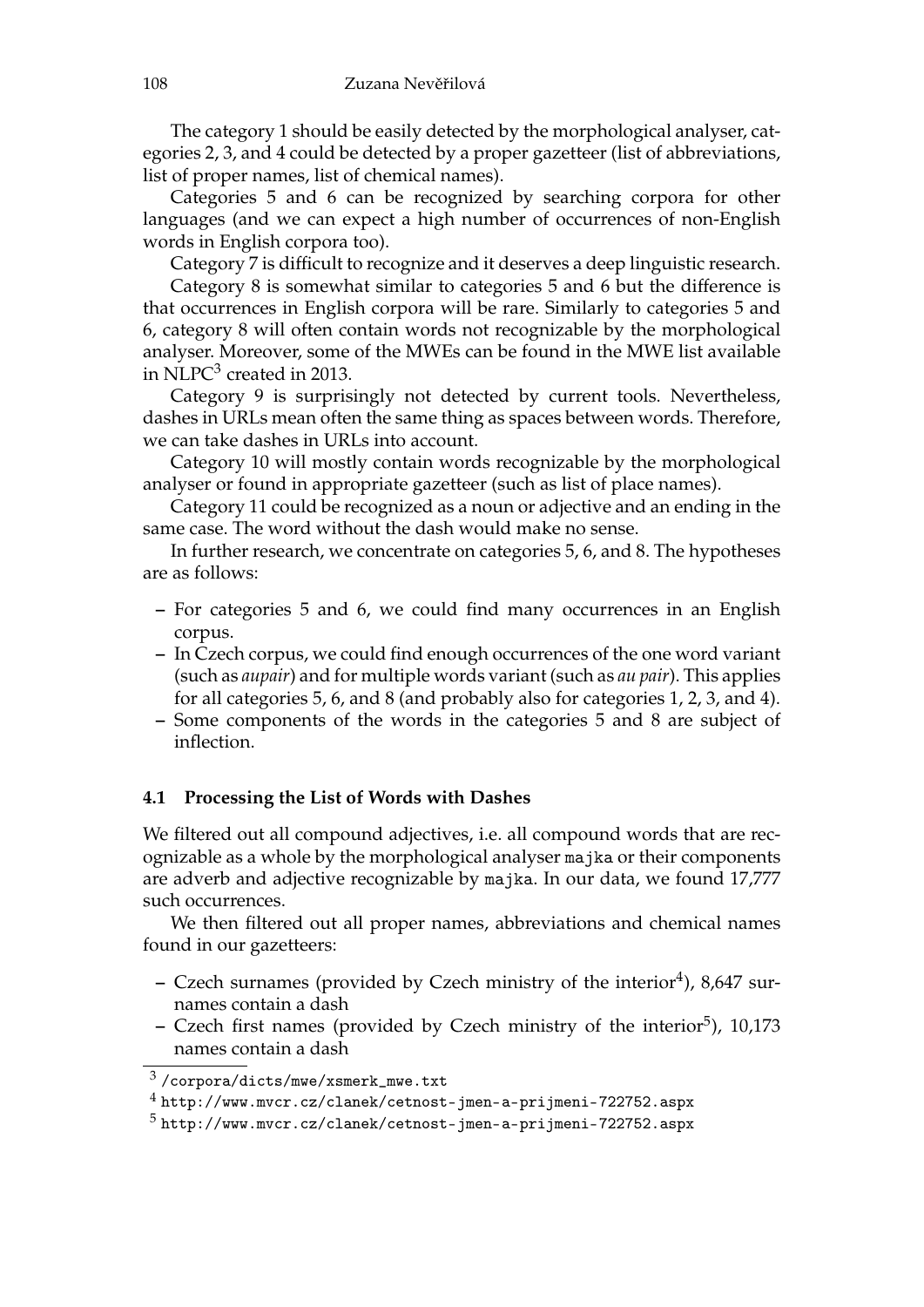- place names from Geonames<sup>6</sup>, 232,231 names contain a dash
- **–** chemical names from Czech Wikipedia (category Chemistry), 28 words contain a dash
- **–** list of abbreviations provided by Seznam.cz, 82 abbreviations contain a dash

Applying the gazetteers reduced the list of words with dashes to 182,237 occurrences. This step should eliminate many members of categories 1 to 4.

Afterwards, we searched for the variants one word (i.e. after removing the dashes) and the variants with spaces (i.e. replacing dashes with spaces). Figure 4.1 shows how many words were in the intersections of all three sets.

It is necessary to mention that not all occurrences are only orthographic variants of a MWE. For example, we can found *A-Beat* (which is a name of a band), *a beat* (which is either a part of an English phrase or even a part of a Czech phrase).



**Fig. 1.** Number of orthographic variants of MWE candidates.

We identified 26,704 MWE candidates, 5,530 of them contain a one-letter word. MWE candidates with one-letter words can be the most problematic part for disambiguation.

#### **4.2 Selection of Multi-Word Expressions**

From the intersection of datasets *D*, *S*, and *O* it can be seen that by far not all words with dashes are good candidates for MWEs.

In this phase, we employed the frequencies computed on the corpus cztenten12. For performance reasons, we limited the queries to 1,000.

Let *s* be the number of occurrences as several words (e.g. *a priori*). Let *d* be the number of occurrences as one word with dashes (e.g. *a-priori*), let *o* be the number of occurrences as one word (e.g. *apriori*).We then applied the following decision procedure:

 $^6$  www.geonames.org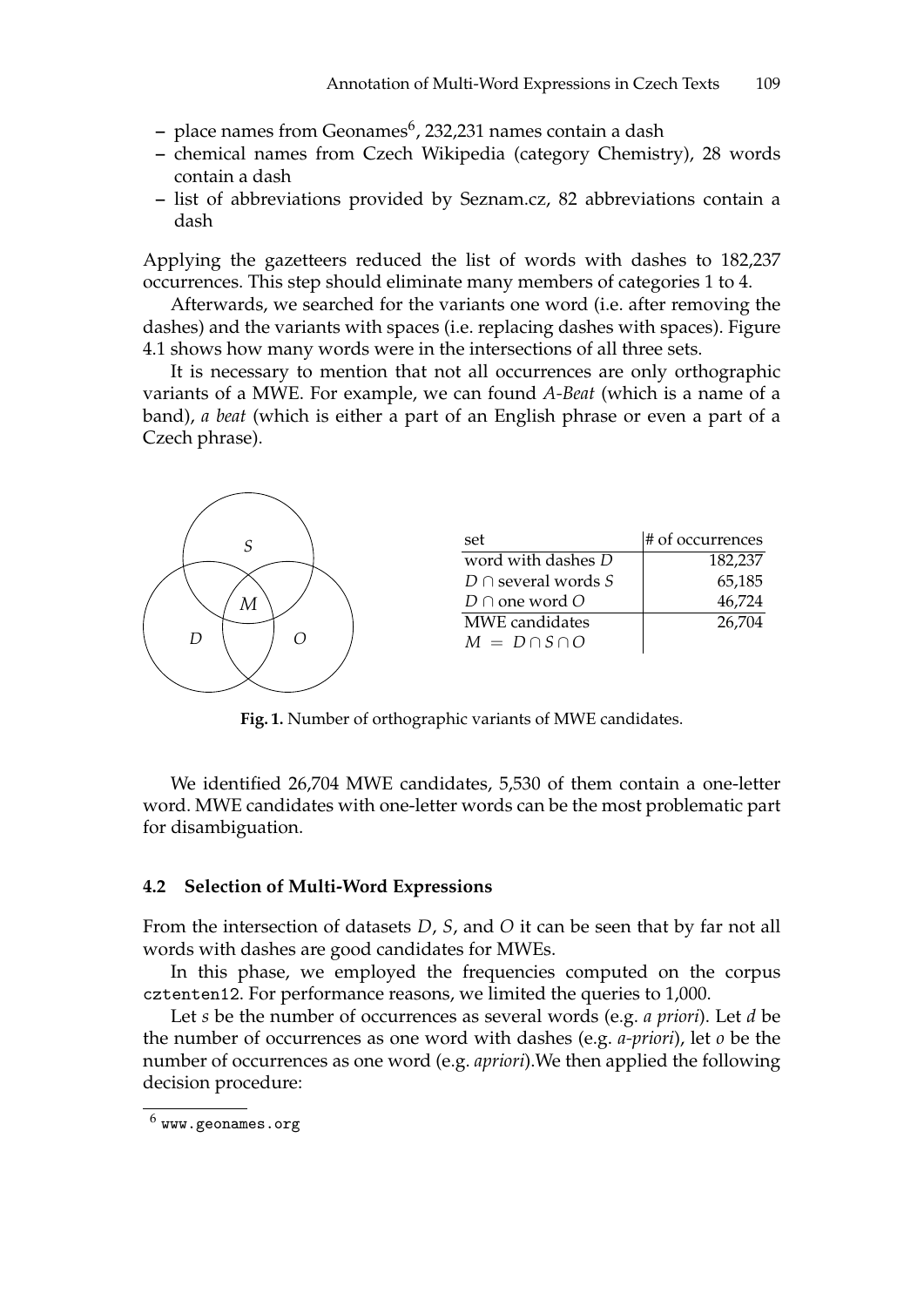- **–** if *s* > 100 ∧ *d* > 100 we found a probable MWE
- **–** if *d* < 10 ∧ *s* > 100*o* we found a normal bigram (no MWE)
- **–** if *d* = 1000 ∧ *s* = 1000 we found a word with both variants (probably the expression is ambiguous)
- **–** if *s* > *d* ∧ *s* > *o* and all the conditions above did not apply, we found a MWE

The decision process classified 25,091 expressions, 2,140 of them as MWEs, 332 as probable MWEs, and 174 both MWEs and one word.

## **5 Results**

In Tables 5, we present the most frequent MWEs, probable MWEs, and expressions that can be MWEs and one word at the same time, according to our decision procedure.

It can be seen that still some expressions could be filtered out since they are named entities or noun phrases. We did not employ any language analysis which should be the next step. However, we can see that many MWEs were captured by this procedure.

On the other hand, it seems that the condition the word must occur in all three forms is too strict. Many known MWEs that cause problems with annotation have no occurrence as a word with dashes.

## **6 Discussion**

In some cases, several interpretations of a bigram are possible. For example, *to do* is a strong collocation with English origin that can be found separately in Czech texts. At the same time *to do* are two very common Czech words that can appear in a completely Czech sentence such as *Jsou to do víkendu dva dny* (Two days remaining to the end of the week). Similar case is the fixed expression *po o* meaning *after lunch*, only in the context of kindergartens. One can easily find a Czech sentence where *po o* are two subsequent prepositions.

From these two examples, it can be seen that reckless annotation of all occurrences as frozen MWEs would lead to disaster. This work should therefore be seen as preliminary leading to future re-annotation of the Czech corpus. Next step will consist of context-based filtering of MWE candidates.

# **7 Conclusion and Future work**

In this paper, we present a promising corpus-based tool for recognition of fixed multi-word expressions. The complete list of all expressions including their classification is available at https://nlp.fi.muni.cz/projekty/mwes/ mwe\_count.txt. A web demo that decides whether the input is a MWE or not is available at https://nlp.fi.muni.cz/projekty/mwes/index.py.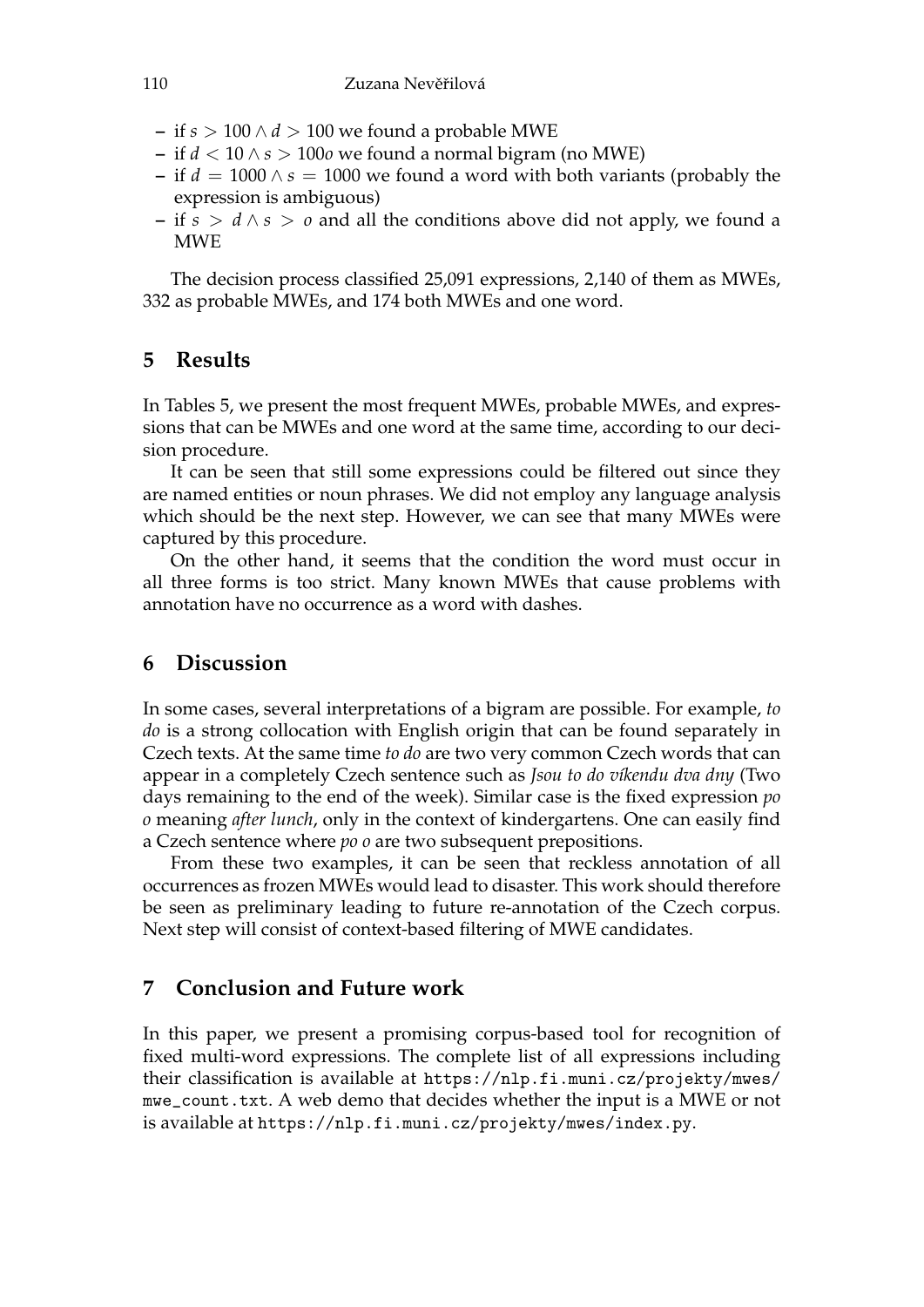| <b>MWEs</b>     | probable MWEs                  | both MWE and one word |
|-----------------|--------------------------------|-----------------------|
| reality show    | IP adresy                      | play off              |
| last minute     | IP adresu                      | sem tam               |
| IP adresa       | MS Windows                     | jakž takž             |
| pro rodinné     | ne já                          | open source           |
| i té            | PET lahví                      | Jo jo                 |
| IP adres        | science fiction                | kde kdo               |
| plus mínus      | PCI Express                    | pro aktivní           |
| pole position   | in vitro                       | jo jo                 |
|                 | křížem krážem Sebastian Vettel | ne ne                 |
| power play      | nahoru dolů                    | Ne ne                 |
| LED diody       | SD kartu                       | pop music             |
| raz dva         | Rolls Royce                    | On Line               |
| shora dolů      | in situ                        | Ski areál             |
| já ty           | Pentium M                      | jel a                 |
| MS Word         | jakous takous                  | M ČR                  |
| Open Source     | Kung Fu                        | r u                   |
| SIM kartu       | one man                        | n i                   |
| PS PČR          | PEN klubu                      | po užití              |
| set top         | one man show                   | off topic             |
| LED diod        | ready made                     | P ČR                  |
| LCD TV          | Obchodní dům                   | R A                   |
| Land Rover      | LDL cholesterolu jisto jistě   |                       |
| <b>MS</b> Excel | No Limit                       | jakého si             |
|                 |                                |                       |

**Table 2.** Most frequent MWEs and probable MWEs.

A sound evaluation has not been made yet. We plan to compare lists of MWEs output by our tool with other lists, as well as manual annotation.

As the future work, we plan to implement language analysis in the process, namely morphological analysis and probably simplified syntactic analysis.

Finally, we plan to implement this tool into the annotation pipeline and examine if the corpus annotation improves.

**Acknowledgments** This work has been partly supported by the Masaryk University within the project *Čeština v jednotě synchronie a diachronie – 2015* (MUNI/A/1165/2014) and by the Ministry of Education of CR within the Czech-Norwegian Research Pogramme in the HaBiT Project 7F14047.

## **References**

1. Bu, F., Zhu, X., Li, M.: Measuring the non-compositionality of multiword expressions. In: Proceedings of the 23rd International Conference on Computational Linguistics. pp. 116–124. COLING '10, Association for Computational Linguistics, Stroudsburg, PA, USA (2010), http://dl.acm.org/citation.cfm?id=1873781.1873795